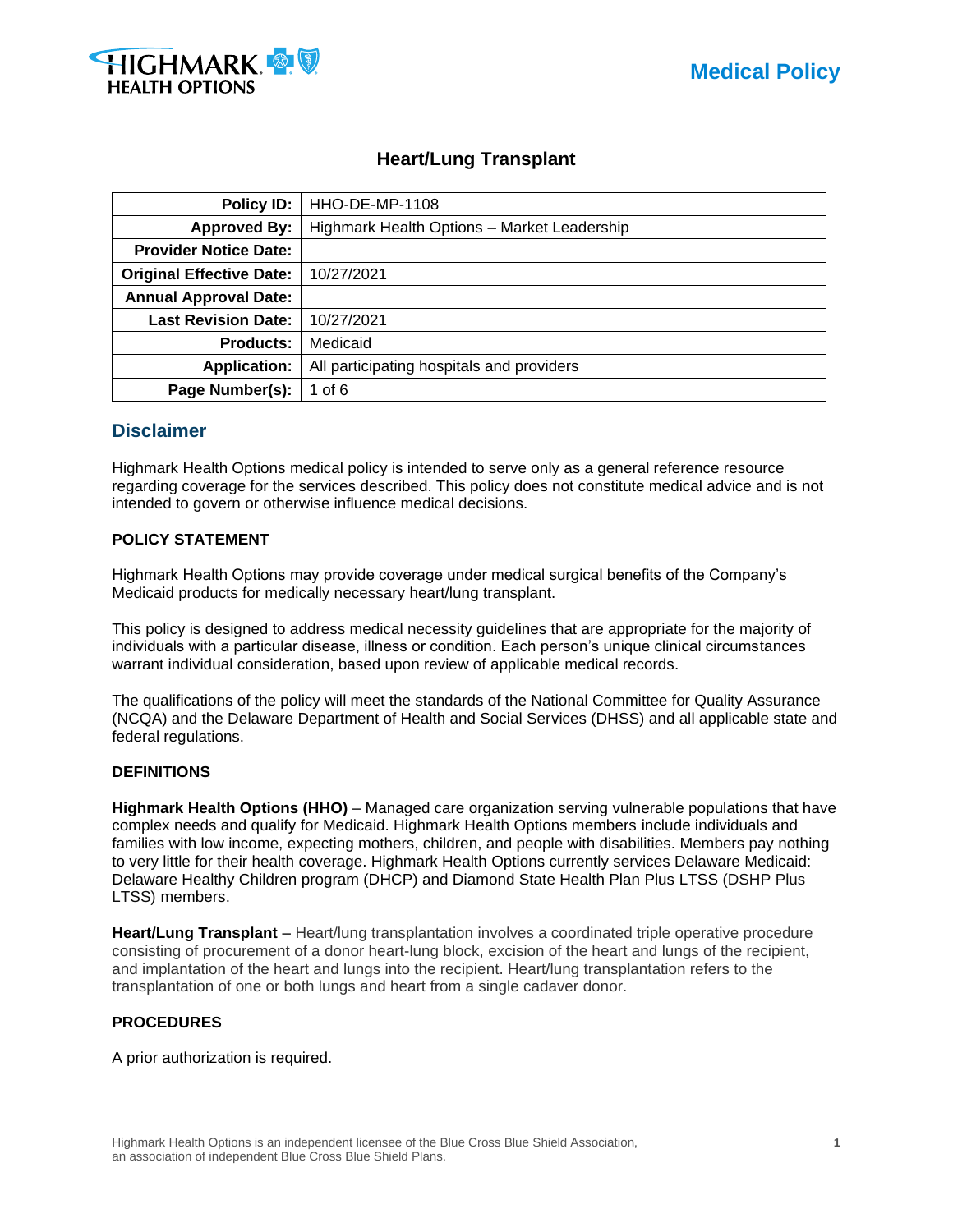



Heart/lung transplantation may be considered medically necessary for carefully selected individuals with end-stage cardiac and pulmonary disease including, but not limited to ONE of the following diagnoses:

- Irreversible primary pulmonary hypertension with severe heart failure; or
- Nonspecific severe pulmonary fibrosis, with severe heart failure; or
- Eisenmenger complex with irreversible pulmonary hypertension and severe heart failure associated with congenital heart disease that is unable to be surgically repaired; or
- Cystic fibrosis with severe heart failure; or
- Chronic obstructive pulmonary disease with heart failure; or
- Emphysema with severe heart failure; or
- Pulmonary fibrosis with uncontrollable pulmonary hypertension or heart failure.
- In both adult and pediatric individuals, isolated cardiac or pulmonary transplantations are preferred to combined heart/lung transplantation when medical or surgical management-other than organ transplantation-is available.

In both adult and pediatric individuals, isolated cardiac or pulmonary transplantations are preferred to combined heart/lung transplantation when medical or surgical management-other than organ transplantation is available.

Note: In all the above, heart failure must be severe enough that it is unlikely to recover after lung-only transplantation.

Heart/lung retransplantation after a failed primary heart/lung transplant may be considered medically necessary in individuals who meet criteria for heart/lung transplantation.

Heart/lung transplantation or retransplantation not meeting the criteria as indicated in this policy is considered not medically necessary.

In addition to the above criteria and subject to the discretion of the transplant center, a Hepatitis C Virus (HCV) positive donor organ maybe considered an acceptable organ option for an HCV negative adult recipient age 18 or older.

### **General Criteria**

The factors below are potential contraindications subject to the judgment of the transplant center:

- Known current malignancy, including metastatic cancer; or
- Recent malignancy with high risk of recurrence; or
- Untreated systemic infection making immunosuppression unsafe, including chronic infection; or
- Other irreversible end-stage diseases not attributed to heart or lung disease; or
- History of cancer with a moderate risk of recurrence; or
- Systemic disease that could be exacerbated by immunosuppression; or
- Psychosocial conditions or chemical dependency affecting ability to adhere to therapy.

#### **Heart/Lung-Specific Criteria**

When the candidate is eligible to receive a heart in accordance with United Network for Organ Sharing (UNOS) guidelines for cardiac transplantation, the lung(s) shall be allocated to the heart/lung candidate from the same donor. When the candidate is eligible to receive a lung in accordance with the UNOS Lung Allocation System, the heart shall be allocated to the heart/lung candidate from the same donor "after the heart has been offered to all heart and heart-lung potential transplant recipients in allocation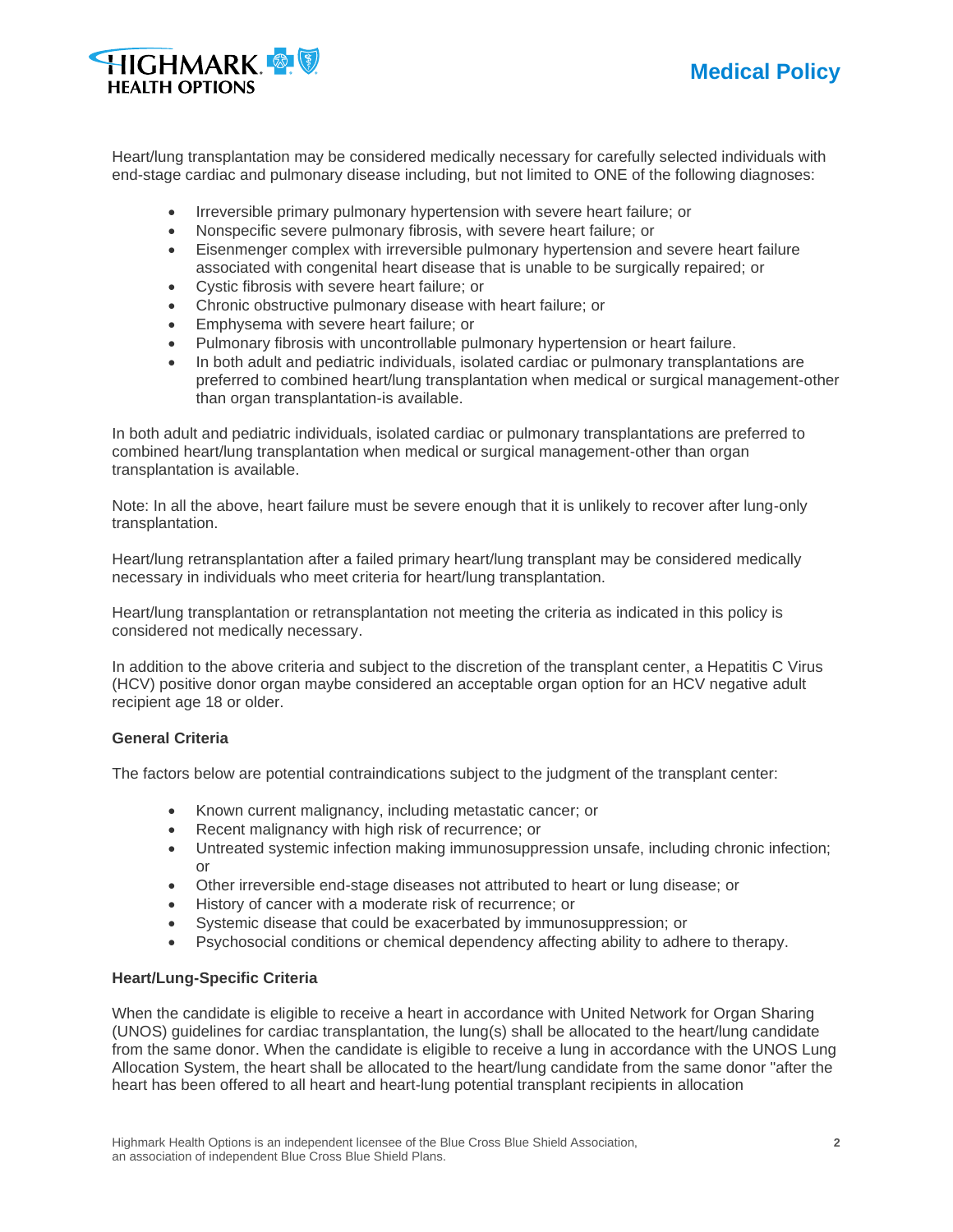

classifications 1 through 4." Candidates with allocation classifications 1 through 4 falls within adult status 1 or 2 or pediatric status 1A.

Specific criteria for prioritizing donor thoracic organs for transplant are provided by the Organ Procurement and Transplantation Network (OPTN) and implemented through a contract with UNOS. Donor thoracic organs are prioritized by UNOS based on recipient medical urgency, distance from donor hospital, and pediatric status. Individuals who are most severely ill are given highest priority.

The following factors are considered in assessing the severity of cardiac illness: reliance on continuous mechanical ventilation, infusion of intravenous inotropes, and/or dependency on mechanical circulatory support (i.e., total artificial heart, intra-aortic balloon pump, extracorporeal membrane oxygenator, ventricular assist device). Factors considered in assessing the severity of pulmonary illness include increased pulmonary artery systolic pressure, pulmonary arterial hypertension, and/or elevated pulmonary vascular resistance.

Additional criteria may be considered in pediatric individuals, including diagnosis of an OPTN-approved congenital heart disease diagnosis, presence of ductal dependent pulmonary or systemic circulation, and diagnosis of hypertrophic or restrictive cardiomyopathy while less than 1-year-old. Of note, pediatric heart transplant candidates who remain on the waiting list at the time of their 18th birthday without receiving a transplant continue to qualify for medical urgency status based on the pediatric criteria.

Individuals who are considered temporarily unsuitable to receive a thoracic organ transplant may be assigned an inactive status.

#### **Post-payment Audit Statement**

The medical record must include documentation that reflects the medical necessity criteria and is subject to audit by Highmark Health Options at any time pursuant to the terms of your provider agreement.

#### **Place of Service: Inpatient**

## **CODING REQUIREMENTS**

#### **Covered Codes**

| <b>CPT</b><br>code | <b>Description</b>                                              |
|--------------------|-----------------------------------------------------------------|
| 33935              | Heart-lung transplant with recipient cardiectomy-pneumonectomy. |

#### **Noncovered Codes**

| <b>CPT</b><br>code | <b>Description</b>                                                                                                                                                                                                                                           |
|--------------------|--------------------------------------------------------------------------------------------------------------------------------------------------------------------------------------------------------------------------------------------------------------|
| 33930              | Donor cardiectomy-pneumonectomy, (including cold preservation).                                                                                                                                                                                              |
| 33933              | Backbench standard preparation of cadaver donor heart/lung allograft prior to<br>transplantation, including dissection of allograft from surrounding soft tissues to prepare<br>aorta, superior vena cava, inferior vena cava, and trachea for implantation. |

#### **Diagnosis Codes**

| E84.0 | E84.8 | 127.0 | 127.20 | 127.21 | 127.22 | 127.23 |
|-------|-------|-------|--------|--------|--------|--------|
|       |       |       |        |        |        |        |

Highmark Health Options is an independent licensee of the Blue Cross Blue Shield Association, **3** an association of independent Blue Cross Blue Shield Plans.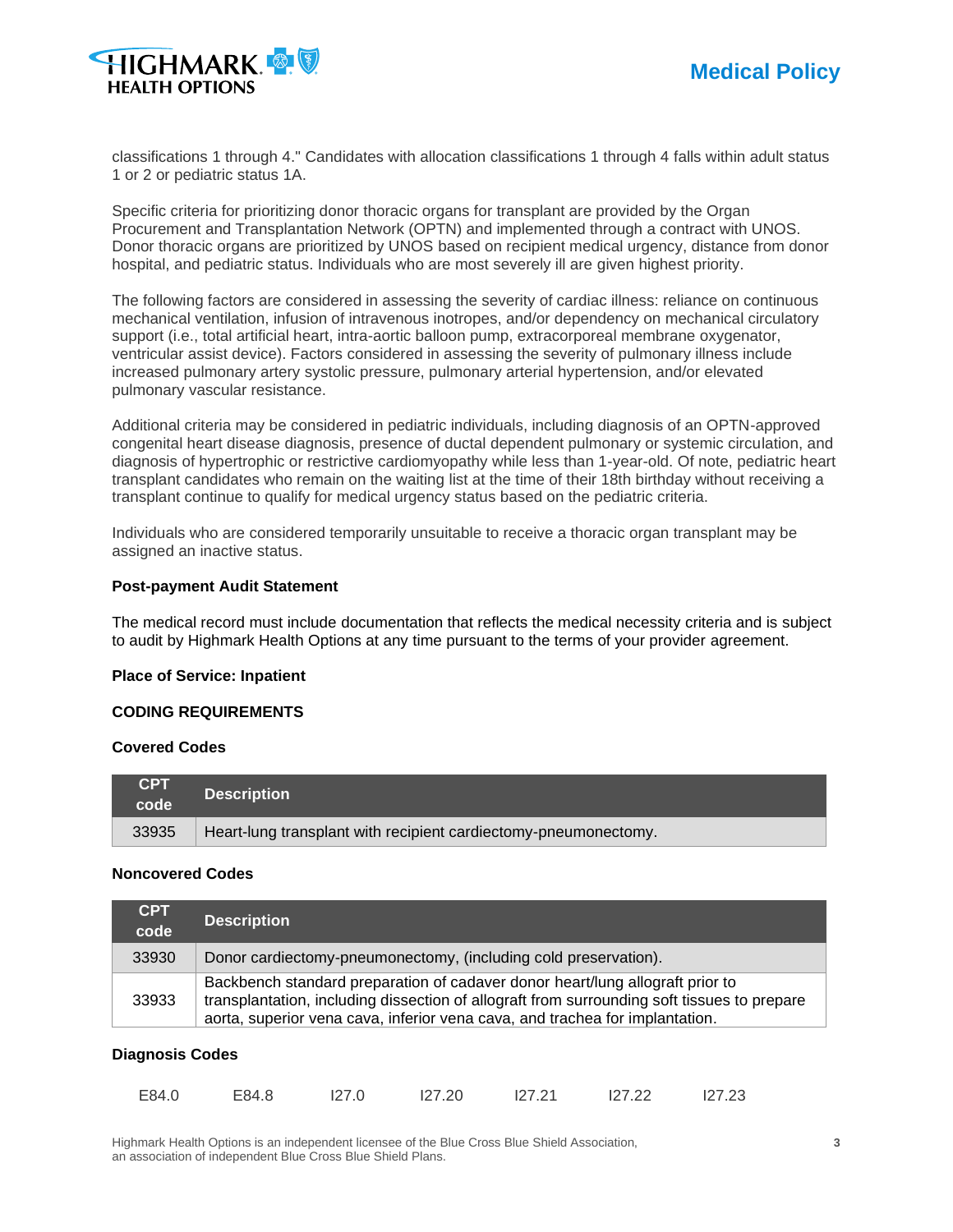

| 127.24  | 127.29  | 127.81  | 127.82  | 127.83 | 127.89 | 127.9   |
|---------|---------|---------|---------|--------|--------|---------|
| 150.1   | 150.20  | 150.21  | 150.22  | 150.23 | 150.30 | 150.31  |
| 150.32  | 150.33  | 150.40  | 150.41  | 150.42 | 150.43 | 150.810 |
| 150.811 | 150.812 | 150.813 | 150.814 | 150.82 | 150.83 | 150.84  |
| 150.89  | 150.9   | J43.0   | J43.1   | J43.2  | J43.8  | J43.9   |
| J44.0   | J44.1   | J44.9   | J84.10  |        |        |         |

## **REIMBURSEMENT**

Participating facilities will be reimbursed per their Highmark Health Options contract.

### **The International Society for Heart and Lung Transplantation - 2014**

The International Society for Heart and Lung Transplantation updated its consensus-based guidelines on the selection of lung transplant recipients. These guidelines made the following statements about lung transplantation:

"Lung transplantation should be considered for adults with chronic, end-stage lung disease who meet all the following general criteria:

- High (greater than 50%) risk of death from lung disease within two (2) years if lung transplantation is not performed.
- High (greater than 80%) likelihood of surviving at least 90 days after lung transplantation.
- High (greater than 80%) likelihood of five (5) year post-transplant survival from a general medical perspective provided that there is adequate graft function."

For combined heart/lung transplant, the guidelines have stated that [individuals] with irreversible myocardial dysfunction or irreparable congenital defects in conjunction with intrinsic lung disease or severe pulmonary arterial hypertension are appropriate candidates for heart/lung transplantation. The guidelines also mentioned that isolated bilateral lung transplantation is associated with comparable or better outcomes in most [individuals] with pulmonary hypertension associated with right ventricular failure.

## **References**

InterQual® Level of Care Criteria 2019. Acute Care Adult. Change Healthcare, LLC.

Kumarasinghe G, Lavee O, Parker A, et al. Post-transplant lymphoproliferative disease in heart and lung transplantation: Defining risk and prognostic factors. J Heart Lung Transplant. 2015;1406-1415.

ISHLT: The International Society for Heart and Lung Transplantation. Transplant registry quarterly for heart/lung in North America. 2015.

Yusen, R. D., Edwards, L. B., Dipchand, A. I.et al. The Registry of the International Society for Heart and Lung Transplantation: Thirty-third Adult Lung and Heart–Lung Transplant Report—2016; Focus theme: primary diagnostic indications for transplant. J Heart Lung Transplant. 2016; 35(10):1170-1184.

Idrees JJ, Pettersson GB. State of the art of combined heart-lung transplantation for advanced cardiac and pulmonary dysfunction. Curr Cardiol Rep. 2016;18(4):36.